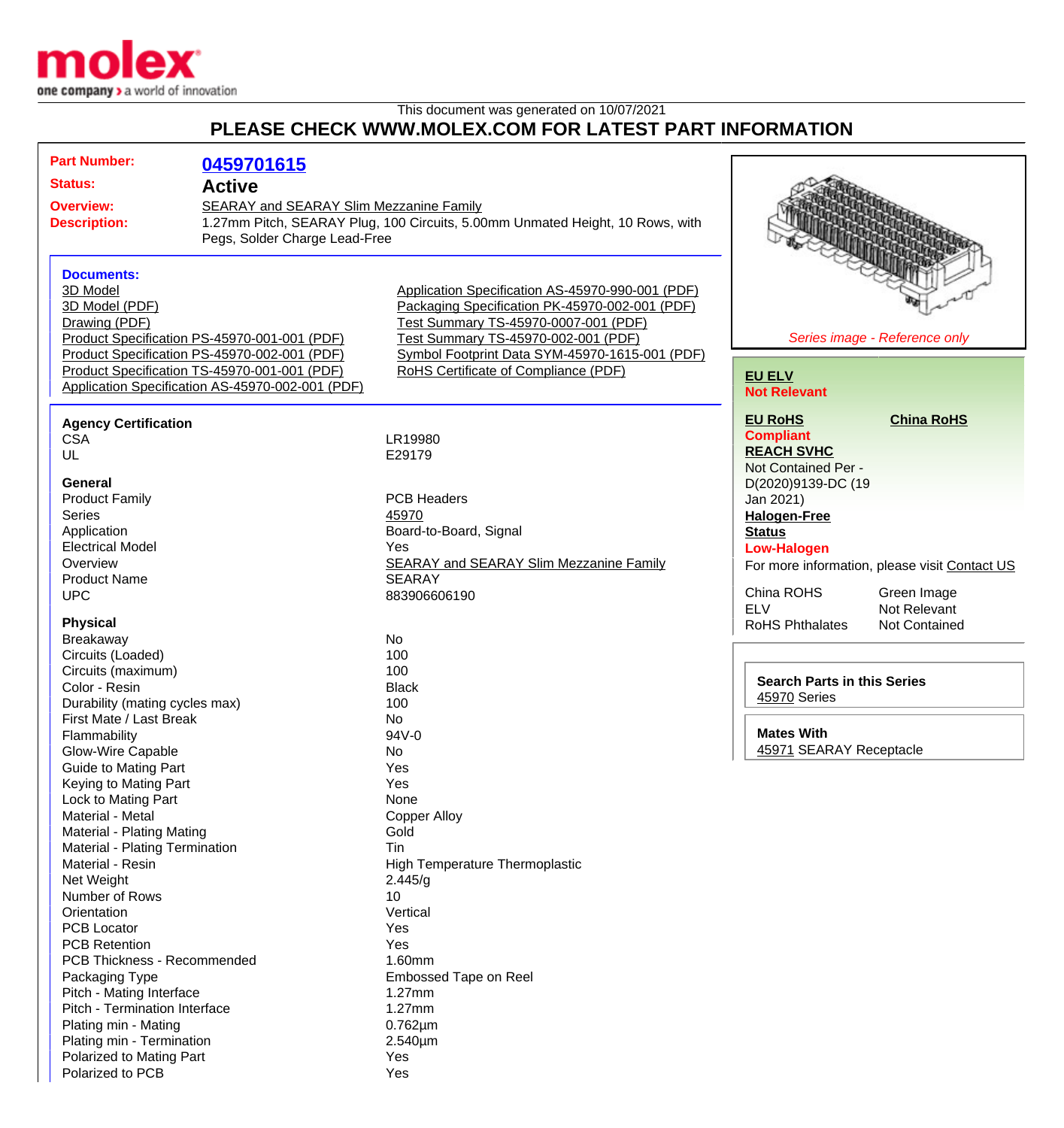| <b>Robotic Placement</b><br>Shrouded<br>Stackable<br>Surface Mount Compatible (SMC)<br>Temperature Range - Operating<br><b>Termination Interface: Style</b><br><b>Unmated Height</b>                                                                        | Pick and Place Cap<br>No<br>No.<br>Yes<br>-55° to +125°C<br>Surface Mount<br>5.00mm                                                                                                                                                                                                                                                                             |  |  |  |
|-------------------------------------------------------------------------------------------------------------------------------------------------------------------------------------------------------------------------------------------------------------|-----------------------------------------------------------------------------------------------------------------------------------------------------------------------------------------------------------------------------------------------------------------------------------------------------------------------------------------------------------------|--|--|--|
| <b>Electrical</b><br>Current - Maximum per Contact<br>Voltage - Maximum                                                                                                                                                                                     | 2.7A<br>240V AC                                                                                                                                                                                                                                                                                                                                                 |  |  |  |
| <b>Solder Process Data</b><br>Duration at Max. Process Temperature (seconds)<br>Lead-freeProcess Capability<br>Max. Cycles at Max. Process Temperature<br>Process Temperature max. C                                                                        | 003<br><b>REFLOW</b><br>001<br>260                                                                                                                                                                                                                                                                                                                              |  |  |  |
| <b>Material Info</b>                                                                                                                                                                                                                                        |                                                                                                                                                                                                                                                                                                                                                                 |  |  |  |
| <b>Reference - Drawing Numbers</b><br><b>Application Specification</b><br><b>Electrical Model Document</b><br>Packaging Specification<br><b>Product Specification</b><br>S-Parameter Model<br>Sales Drawing<br>Symbol/Footprint Data<br><b>Test Summary</b> | AS-45970-002-001, AS-45970-990-001<br>EE-45970-007-007, EE-45970-010-010,<br>EE-45970-015-015, EE-46556-0085-001<br>PK-45970-002-001<br>PS-45970-001-001, PS-45970-002-001,<br>TS-45970-001-001<br>SP-45970-007-001, SP-45970-010-010,<br>SP-45970-015-015<br>RSD-45970-4130-001, SD-45970-001-001<br>SYM-45970-1615-001<br>TS-45970-0007-001, TS-45970-002-001 |  |  |  |
|                                                                                                                                                                                                                                                             |                                                                                                                                                                                                                                                                                                                                                                 |  |  |  |

## This document was generated on 10/07/2021 **PLEASE CHECK WWW.MOLEX.COM FOR LATEST PART INFORMATION**